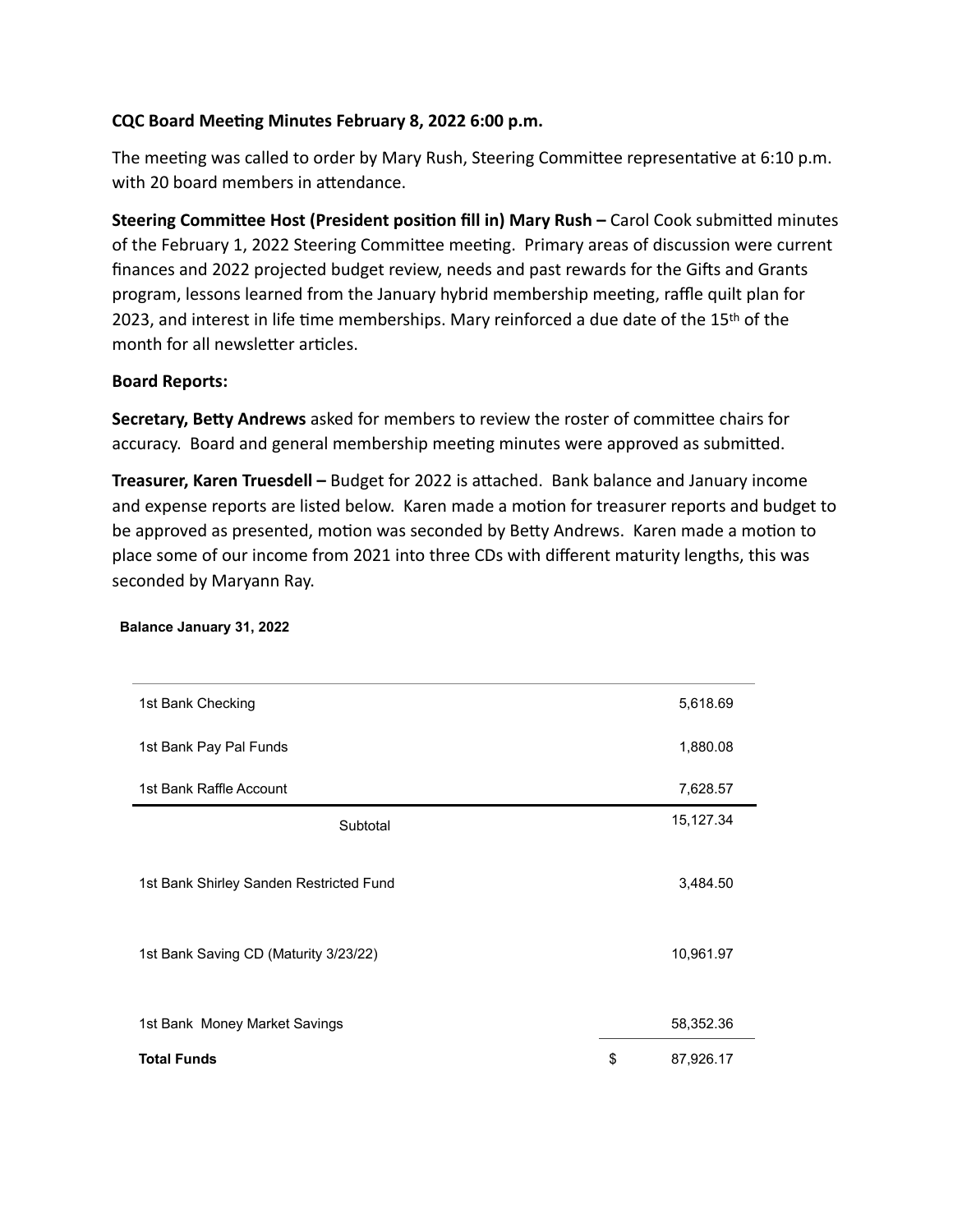Jan-22 Income Expense Total

\_\_\_\_\_\_\_\_\_\_\_\_\_\_\_\_\_\_\_\_\_\_\_\_\_\_\_\_\_\_\_\_\_\_\_\_\_\_\_\_\_\_\_\_\_\_\_\_\_\_\_\_\_\_\_

|  | <b>Actual numbers</b> |
|--|-----------------------|
|--|-----------------------|

|        |                     | Communications       |          |       | 500.00 (500.00)                      |
|--------|---------------------|----------------------|----------|-------|--------------------------------------|
|        |                     | Corporate            | 400.00   |       | 153.86 246.14                        |
|        |                     | Hall of Fame         |          |       | 48.16 (48.16)                        |
|        | Hospitality         |                      |          |       | 792.29 (792.29)                      |
|        |                     | Membership 2,265.00  |          | 45.24 | 2,219.76                             |
|        |                     | Newsletter Adv 35.00 |          |       | 35.00                                |
|        |                     | Newsletter           |          |       | 455.00 324.51 130.49                 |
|        |                     |                      |          |       | Programs 2022 650.00 952.60 (302.60) |
|        | Property            |                      | 1,104.00 |       | (1,104.00)                           |
|        | Raffle Ticket Sales |                      |          |       | 758.37 (758.37)                      |
|        |                     | Treasurer            | 0.53     |       | 0.53                                 |
|        |                     | Website              |          |       | 240.00 (240.00)                      |
|        |                     |                      |          |       |                                      |
| Totals | 3,805.53            |                      | 4,919.03 |       | (1, 113.50)                          |
|        |                     |                      |          |       | (1, 113.50)                          |

**1st VP Membership, Dawn Pettinger** reported there are currently 400 members, 131 members up for renewal in January have not yet renewed, 12 are up for renewal in February. Dawn is reviewing options for printing rosters, researching lifetime membership options, and has a committee working on benefits of CQC membership. Guest fee collections for Zoom meetings is an ongoing topic.

**2nd VP Programs, Chris Jacques –** Last month: Jenny Kae Parks, Class, Color Courage for the Fabric Phobic. Total signups: 13.

This Month: Nina Clotfelter: Lecture: Threads and Class: Beginning Ruler Work on Your Domestic Machine. Signups to date: 7

Booked or tentative speakers: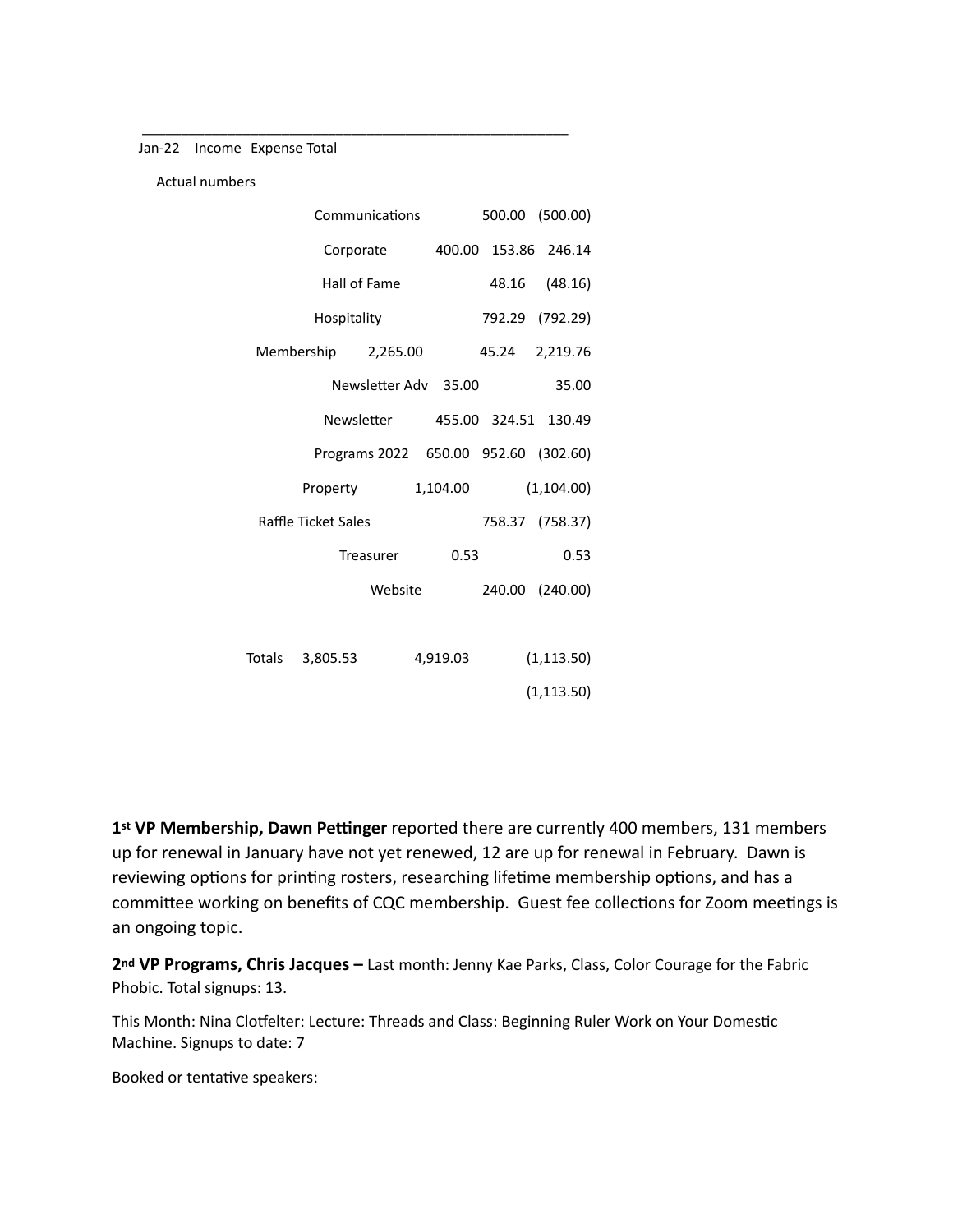● March: Valerie C. White, Making the Jump from Traditional Quilter to Art quilter, Class: Angela Jones, Contain Yourself (By Annie pattern) ○ Angela proposed the class fee be \$25, split between her and CQC

● April: Melissa DeLéon Mason, trunk show, Quilt Your Story; class, From Historic Inspiration to Modern Creation ● June: Linda J. Hahn: trunk show and class, Wicked Wahini

● July: Sarah Goer; trunk show, Rules and Options in Improv Piecing; class, Improv Toolkit or Improv Log Cabin or All About Angles

- August: Rhonda Denney; trunk show and class, Pigment Patchwork
- October: Team Tobisch; TBD
- December: Cyndi McChesney; trunk show and class, Panels. Book coming out Open 2022 dates:
	- ❖ May: Trying for a Member Showcase
		- $\circ$  Team Alden for how they created Spectacular Sapphire
		- $\circ$  Shirley Sanden scholars: talk about the classes and show work No bites yet. Your assistance with Team Alden and SS would be welcome.
	- ❖ Other possible solutions:
		- $\circ$  Please consider this my request/suggestion to the Steering Committee to create and present a Steering Committee "commercial" to members.
		- $\circ$  Commercial from Project Warm Hearts: how did they start, how do they pick the pattern, a story about the organizations people choose for donation
		- $\circ$  Reach out to the lesser-known committees such as Nominations or HOF for a presentation on what they do and a fun story about how they do it. I had to dodge a HOF nominee, when we were talking about her recommendations on a bathroom break! Questions:
		- $\circ$  Zoom hosting: Is it possible to play music while the class is doing an exercise?

### **2nd VP Programs 2023 Elect, open**

### **Past President, Laural Hoppes** no report

### **Committee Reports:**

**CQC Quilt Collection, Glenda Brown –** no report

**Competition, Ellen Palmer –** Requests have been sent out to twenty-two venues. Information on what the committee does will be added to the website.

### **Corresponding Secretary, Pat MacMillan –** no report

**Games Manager, Katie Melich –** Online wording for the 2022 raffle quilt sales was approved by the state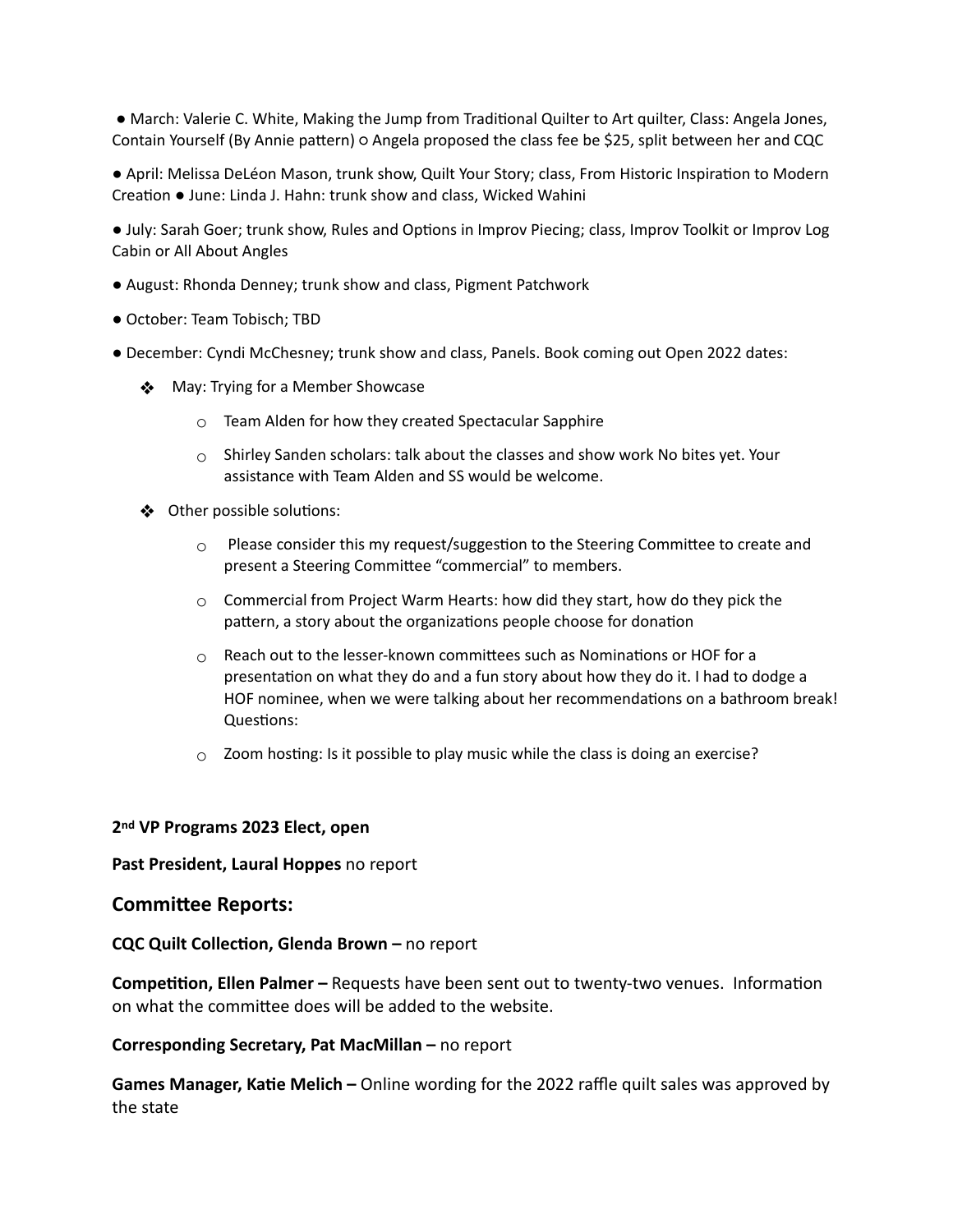Gifts & Grants, Betty Andrews - I have sent an email to Janelle asking for the history for gifts granted. The Steering Committee has asked for more information before we go forward with the budget. Funds need to be reviewed by the board for 2022. Two groups have inquired about grants. I will hold off advertising until decisions have been made.

**Hall of Fame, Jean Ruger –** no report

**Heritage, Sue Halpern –** Sue is requesting pictures of QAF 2021.

**Eastern Documentation, Chris Jacques & Glenda Brown –** They have been asked to complete documentation for the Wa Shonaji guild and for Gilpin County Historical Museum.

**Hospitality, Mary Rush** – The guild will continue to hold hybrid meetings for the immediate future.

**Library, Carol Cook** – Carol will not be able to attend the February General Meeting on Feb 26 due to travel plans so there will not be materials available for check out at the meeting.

BTW, the CQC By-laws do not require a book review to be generated by the Librarian for the monthly newsletter, although that has been done for the past 2 years. I am recommending that this no longer be done and the space in the newsletter be used for more important content. Very few, if any, members read the book review. It was recommended others could help write reports and reduce the frequency of the report.

**Virtual Sit and Sew, Carol Cook -** The Virtual Sit and Sew was held on Wednesday, January 19. Eight members attended. The next virtual Sit and Sew will be on Wednesday, February 16 at 6:30pm.

**Communications Coordinator (Website, Newsletter, eblasts) - Andrea Coyle** – Andrea asked that members look at the website for committee information and asked all newsletter information to be submitted by the 15th.

**Nominations** a nominations chair is needed, please contact Mary Rush or the Steering Committee with any recommendations.

**Outreach, Jackie Anderson** – Coordination with Andrea has been accomplished on Newsletter and Blast notifications from now until final nominations due on June 1. I am looking for another member to join our committee this year to evaluate nominations. If anyone is interested or knows of someone who might like to join us, please contact Jackie Anderson, Chairman, at [jdaquilter@hotmail.com](mailto:jdaquilter@hotmail.com). Please put Outreach Award in subject line.

**Quilt-A-Fair, Dawn Mills –** The next committee meeting is on the 19th. Letters to vendors have been mailed.

**Quilt-A-Fair Quilt Show, Katie Melich** – Stores have been located for drop off, the quilt size and drop off dates have been determined, and the theme for quilts will be "Celebrate Quilting".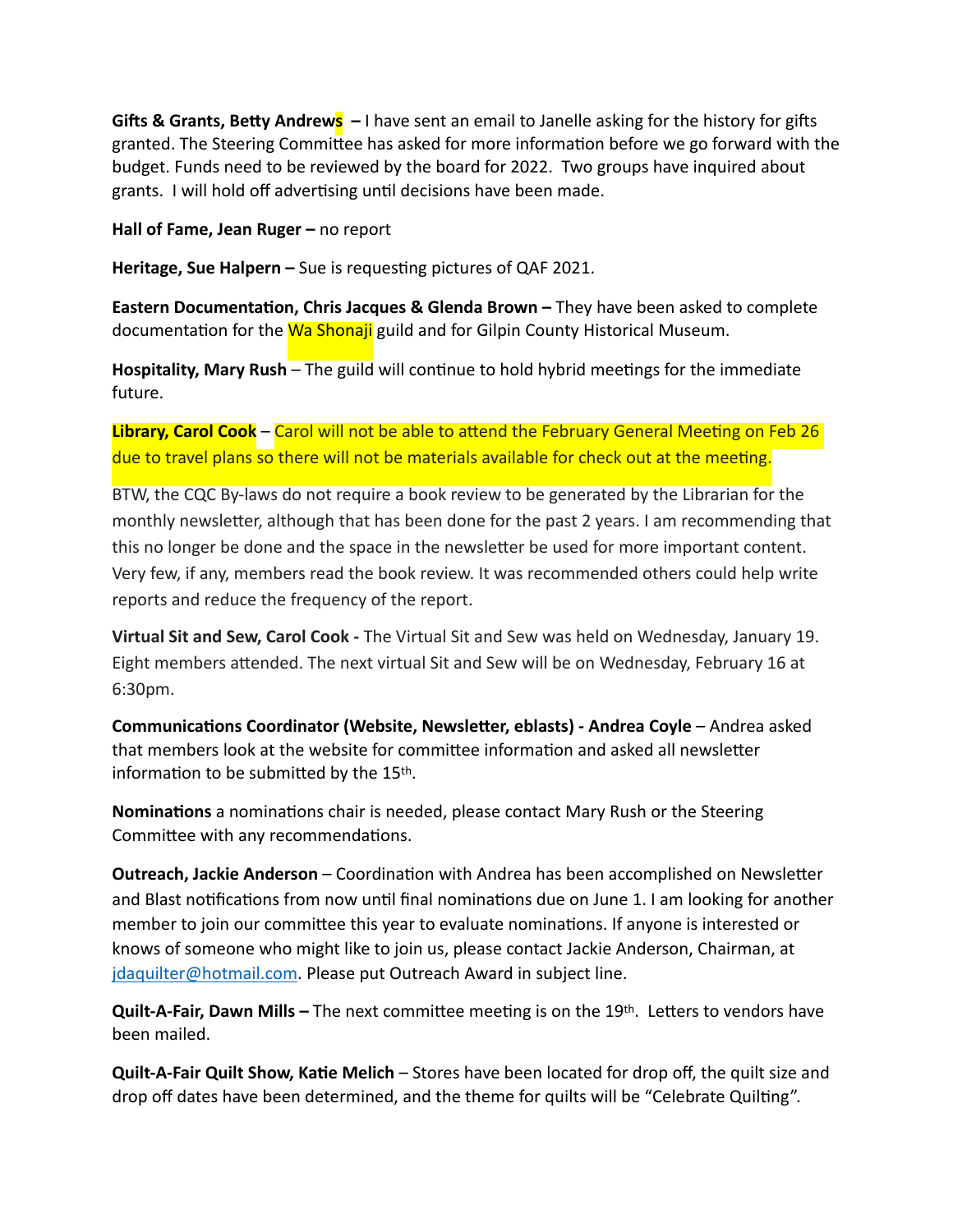**Raffle Quilt 2022, Karen Hadfield and Maryann Ray** – We have \$115 collected. Eighty came from members who paid for their tickets in person when they picked them up at the church. Five dollars came from Jerry Hadfield. Karen added \$30 from other sales. Maryann would like to remind those who picked up tickets to please send the name portion and money to her ASAP. We need to know from the Steering Committee if we will be continuing to have hybrid meetings. If we are, then we can wait a month or two before mailing the rest of the tickets, in hopes more members attend in person and pick theirs up. The updated verbiage for introduction of "Circular Fascination" has been approved by the state. Thanks to Games Manager, Katie Melich, the statement is posted on the home page of CQC website. Additionally, we'd like to have it added to the CQC Facebook page to better publicize this fundraising campaign.

**Raffle Quilt 2023, Mary Rush and committee of 11 – The pattern is chosen, and volunteers will** choose the fabric at the end of the week.

**Retreat, Spring 2022, Katie Melich** – Registration will be in the March Newsletter, the hotel is planned but there is more discussion on how meals will be handled. Dates are April 29 thru

**Retreat, Fall 2022, Carol Cook** – Carol is finalizing the contract with Carolyn McCormick, this year's chosen instructor, and plan to present it to the board at the March meeting. The plans include a trunk show, a foundation paper pieced Pineapple Log Cabin quilt workshop and a presentation about other uses for the Add-A-Quarter ruler. Carolyn has designed this quilt pattern at CQC's request based on an antique quilt shown in the QAF Quilt Show. CQC Fall Retreat will be the first time this pattern will be taught.

Carol has been looking for a facility based on key amenities identified in a feedback survey from the 2021 Fall Retreat. The most requested amenities are: Free parking, Large interior CR/sewing room, Meals provided, Free Wi-Fi, and Elevator available for rooms not located on first floor. The goal is to identify an appropriate facility by the March board meeting for the board to approve. None of the recommendations to date meet these criteria. Any recommendations from other board members would be greatly appreciated.

Per the By-Laws, the Fall Retreat instructor for 2024 must be identified no later than July of this year. Please provide any recommendations for 2023 and 2024 as soon as possible. Recommendations can be for a particular instructor or a type of instruction, such as applique, modern, traditional, etc. The By-laws ask for the plans to be changed each year to keep interest high. Since 2022 will be a traditional pattern made with foundation paper piecing, recommendations for other techniques would be best. Please send recommendations to Carol Cook at cook121@comcast.net.

**Project Warm Hearts, Betsy Stewart –** Laural has a quilt to be presented to a Marshall Fire Victim, that will be announced by slide at the February meeting.